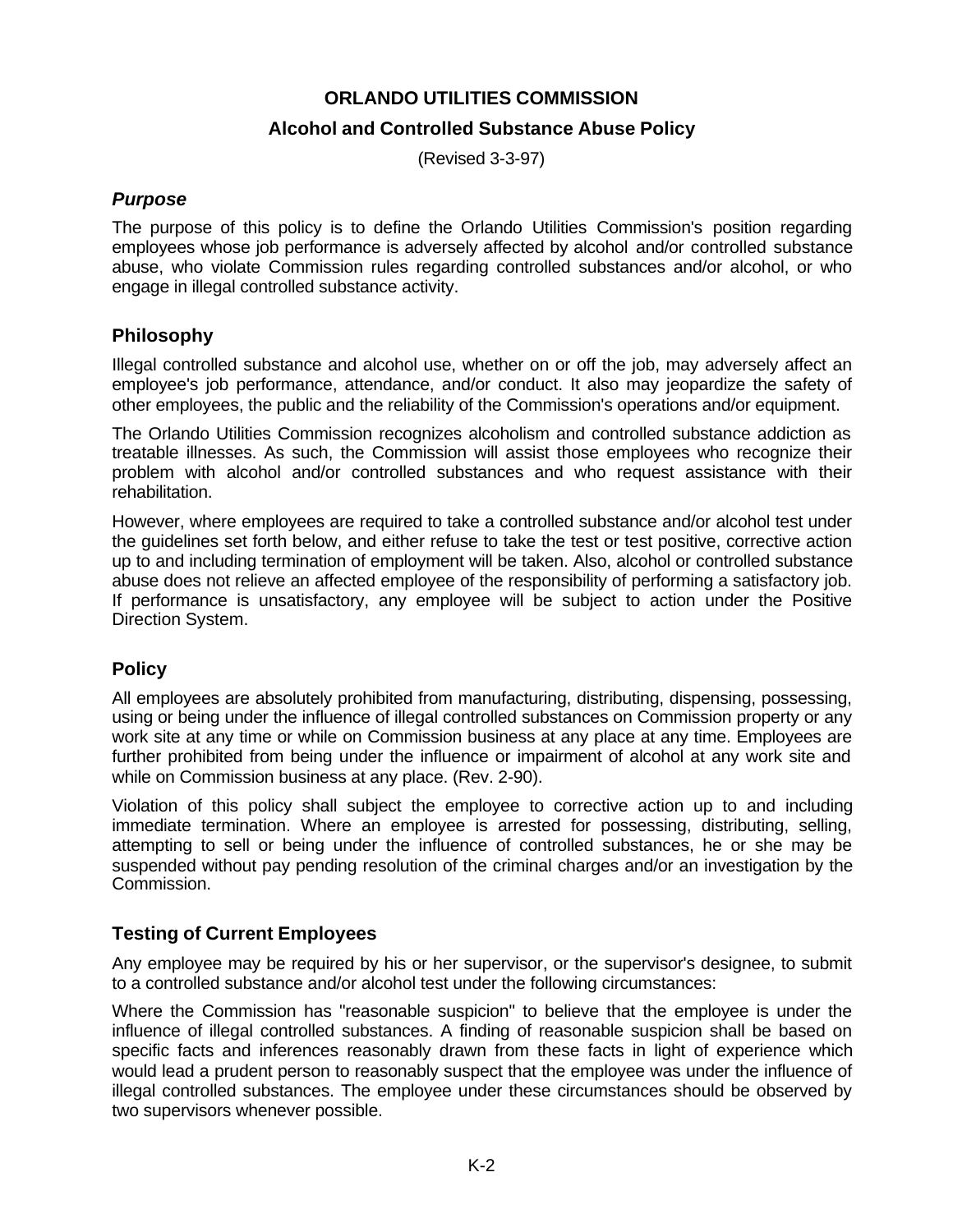When an employee is found in possession of suspected illegal controlled substances or controlled substance paraphernalia, when suspected illegal controlled substances or paraphernalia are found in an area controlled or used exclusively by the employee, or where an employee is reasonably suspected of possessing illegal controlled substances or paraphernalia; or

Following a serious accident or incident in which safety precautions were violated or unusually careless acts were performed and there is "reasonable suspicion" to believe these actions were the result of using illegal controlled substances or alcohol, or there is no other reasonable explanation for the conduct of the employee involved.

Employees who are directed to submit to a controlled substance and/or alcohol test and refuse or fail to do so when and as directed will be subject to immediate termination. If test results reveal the presence of controlled substances and/or alcohol in the employee's system, the employee will be subject to corrective action up to and including termination. Employees who have been found to have engaged in adulteration of any testing sample taken shall likewise be subject to immediate corrective action up to and including termination.

Employees who are convicted of any work related or non-work related controlled substance crimes, including pleas of guilty or nolo contendere, will be subject to appropriate corrective action. Any employee convicted of violating a criminal controlled substance statute must inform the Commission of such conviction within five (5) days of the conviction. Failure to do so will subject the employee to corrective action up to and including termination. (Added 8-89)

## **Voluntary Rehabilitation**

Employees who voluntarily inform the Commission that they have been using or misusing controlled substances and/or alcohol and desire to attend a rehabilitation program will be permitted to take time off from work to attend such a program under the following guidelines:

The employee will be entitled to take time off from work, using unused sick time or vacation at regular pay, for up to thirty (30) days as determined by the Employee Assistance Plan Administrator. If accumulated sick time has been exhausted the employee may apply for disability pursuant to OUC's disability policy. Orlando Utilities Commission's comprehensive medical plan will pay a portion of the cost of treatment according to existing group coverage.

Employees entering an OUC approved rehabilitation or treatment center in connection with the Employee Assistance Plan must complete the treatment program according to the EAP requirements and receive clearance through the OUC Medical Director in order to return to work. Participants failing to satisfactorily complete the program according to the EAP requirements will not be allowed to return to work and are therefore subject to termination. Exceptions due to extraordinary circumstances are subject to the approval of the General Manager and Chief Executive Officer.

Following completion of the treatment program, if the employee's job performance, attendance, or conduct is again adversely affected by alcohol or controlled substance abuse and the employee voluntarily re-enters EAP, he or she will be given another 30 days off from work without pay to enter a rehabilitation center for treatment a second time. Sixty days is the lifetime maximum (30 days per year maximum) for treatment in a substance abuse facility. During the second confinement, if the employee is advised to extend his or her stay longer, it will be at the employee's expense. (Added 7-87). OUC's comprehensive medical plan will pay a portion of the cost of inpatient treatment for 30 days per calendar year with a lifetime maximum of 60 days.

When an employee's job performance, attendance, or conduct continues to be unsatisfactory after rehabilitation, the employee will be subject to Positive Direction action up to and including termination of employment.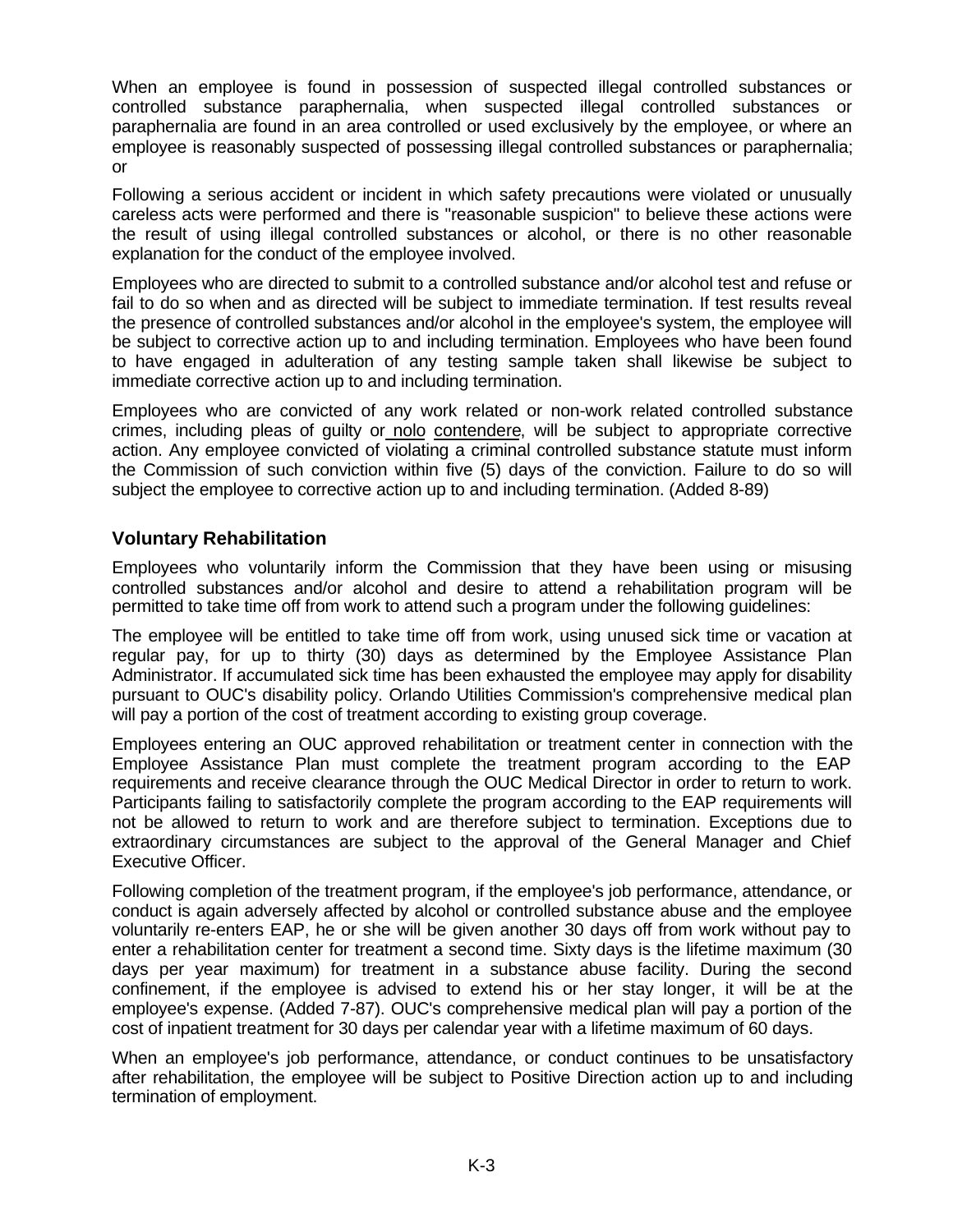Employees required to seek assistance through either inpatient or outpatient treatment may do so only contingent upon continued acceptable performance. Employees who do not complete the program required by the EAP Administrator will be subject to corrective action, up to and including termination.

# **Applicants**

All applicants for employment may be tested, at the Commission's discretion, for the presence of illegal controlled substances and/or alcohol. An applicant who refuses or fails to take such a test as directed by the Commission will be disqualified from employment consideration. An applicant who tests positive for the presence of controlled substances and/or alcohol will be disqualified from employment consideration.

## **Miscellaneous Provisions**

Any employee who in good faith, based on reasonable suspicion, reports an alleged violation of this policy, or any supervisory or managerial employee who investigates or takes action in good faith, based on reasonable suspicion, shall not be harassed, retaliated against, or discriminated against in any way for making reports or participating in any investigation or action based thereon.

Employees must notify their supervisor when under medically prescribed treatment with a controlled substance that may limit their ability to perform their job. Verification of required medication in this circumstance will be submitted by providing a prescription copy or physician's statement showing medication required and dates of use. Failure to do so will result in appropriate Positive Direction action up to and including termination.

Employees have the right to know the dangers of controlled substance abuse in the work place, the Commission's policy about these dangers, and what help is available to combat controlled substance problems. The Commission will periodically furnish employees educational materials and programs related to the dangers of controlled substance abuse. The Commission will also provide supervisory training to assist in identifying and addressing illegal controlled substance use by employees. (Added 8-89)

This policy reflects the position of the Orlando Utilities Commission on alcoholism and controlled substance abuse. It puts responsibility on all levels of management to be alert to unsatisfactory or deteriorating job performance, attendance, or conduct, and to follow the policy whenever applicable. (Rev. 2-86)

Additional information can be found under the following heading: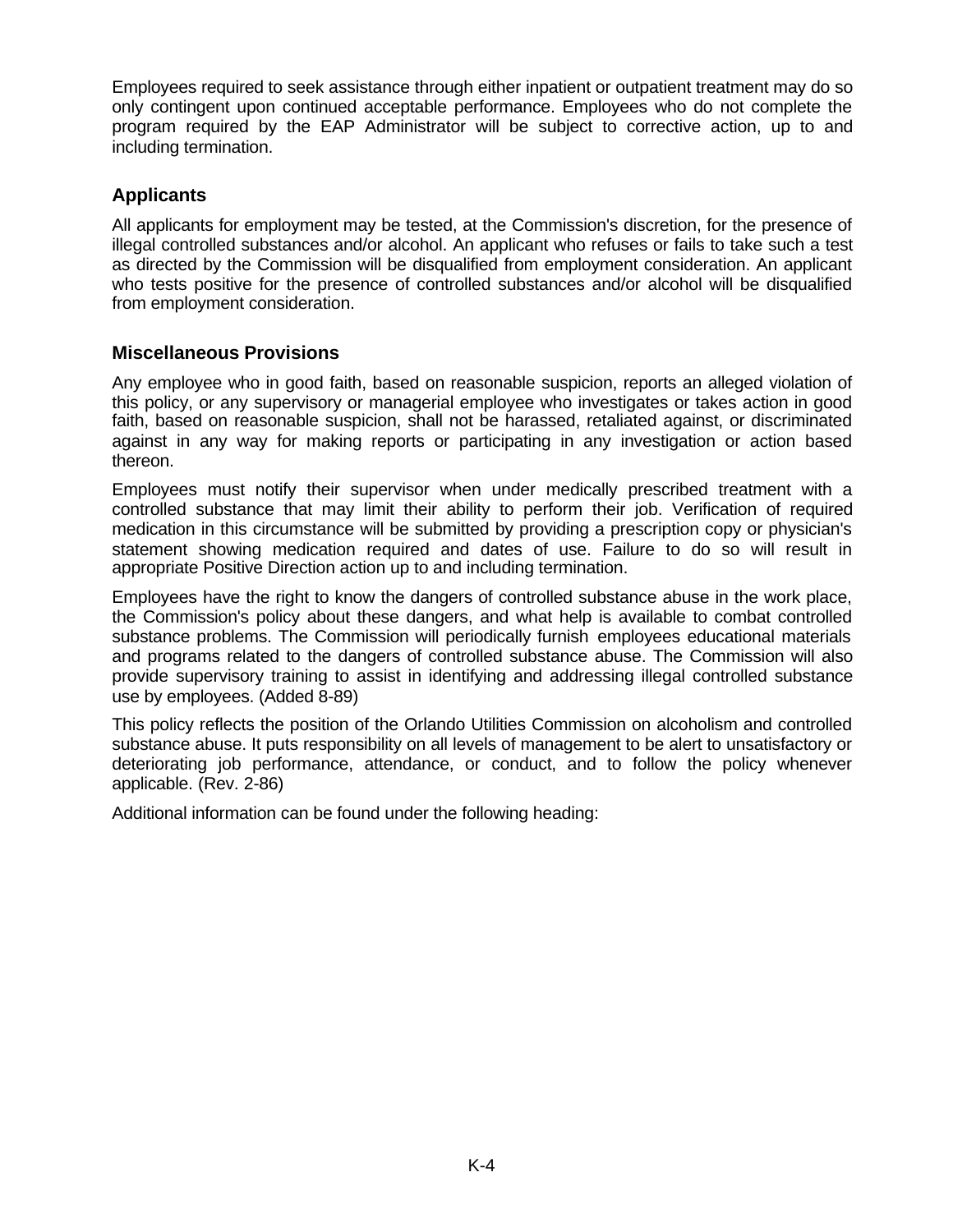# **Alcohol and Controlled Substance Testing Policy for Safety-Sensitive Positions**

#### **(Revised 3-3-97)**

## *Purpose*

Federal laws were enacted in 1995 which required changes to Orlando Utilities Commission's established policy on alcohol and controlled substances or "drugs." Since that time, additional revisions have been made in the Federal laws, and OUC's policy has been amended to address these issues.

These laws apply to Federal, state and local governments. As a statutory commission, created and made a part of the government of the City of Orlando, the Orlando Utilities Commission is affected by these laws.

This policy defines "safety-sensitive positions," explains the different types of required testing, identifies responsibilities, provides guidelines, clarifies procedures and results of "positive" tests.

#### **Management Commitment**

To demonstrate management's total commitment to the amended policy, including the alcohol and controlled substance testing, all senior management are encouraged to voluntarily submit to periodic unannounced testing on at least an annual basis. (This includes the General Manager and CEO, Senior Vice Presidents, Vice Presidents, Managing Directors, Directors, Staff Counsel, Supervisors, and Line Management within the chain of command of employees who occupy "safety-sensitive" positions.

Employees should contact the Human Resources Director, or designee, if they have questions regarding the Alcohol and Controlled Substance Abuse Policy.

#### **Definitions**

"Safety-sensitive" means: All employees who (1) are in jobs identified as safety-sensitive positions, e.g., positions in which a controlled substance or alcohol impairment constitutes an immediate and direct threat to public health or safety or in which a momentary lapse in attention could result in injury or death to another person and/or (2) operate commercial motor vehicles (CMVs), e.g., vehicles weighing 26,001 pounds or more, vehicles carrying hazardous materials, or vehicles designed to transport 16 or more passengers (including the driver). This includes but is not limited to full-time regularly employed drivers, casual intermittent or occasional drivers, leased drivers, and independent owner-operated contractors who are either directly employed by or are under lease to OUC or who operate a CMV at the direction of or with the consent of the Commission.

Safety-sensitive positions are considered to be (but are not limited to) excavating, performing work involving high voltage or rotating equipment, working around hazardous waste or chemicals, or any position in which a momentary lapse of attention could result in injury or death to the employee or another person. It also includes anyone in a supervisory capacity who could place an employee in a position of danger to the employee or others.

A driver is considered to be performing a safety-sensitive function during any of the following periods, and times during which the driver performs or is ready or immediately available to perform the following on-duty functions:

All time at a carrier or shipper plant, terminal, facility or other property, or on any public property, waiting to be dispatched, unless the driver has been relieved from duty by the motor carrier;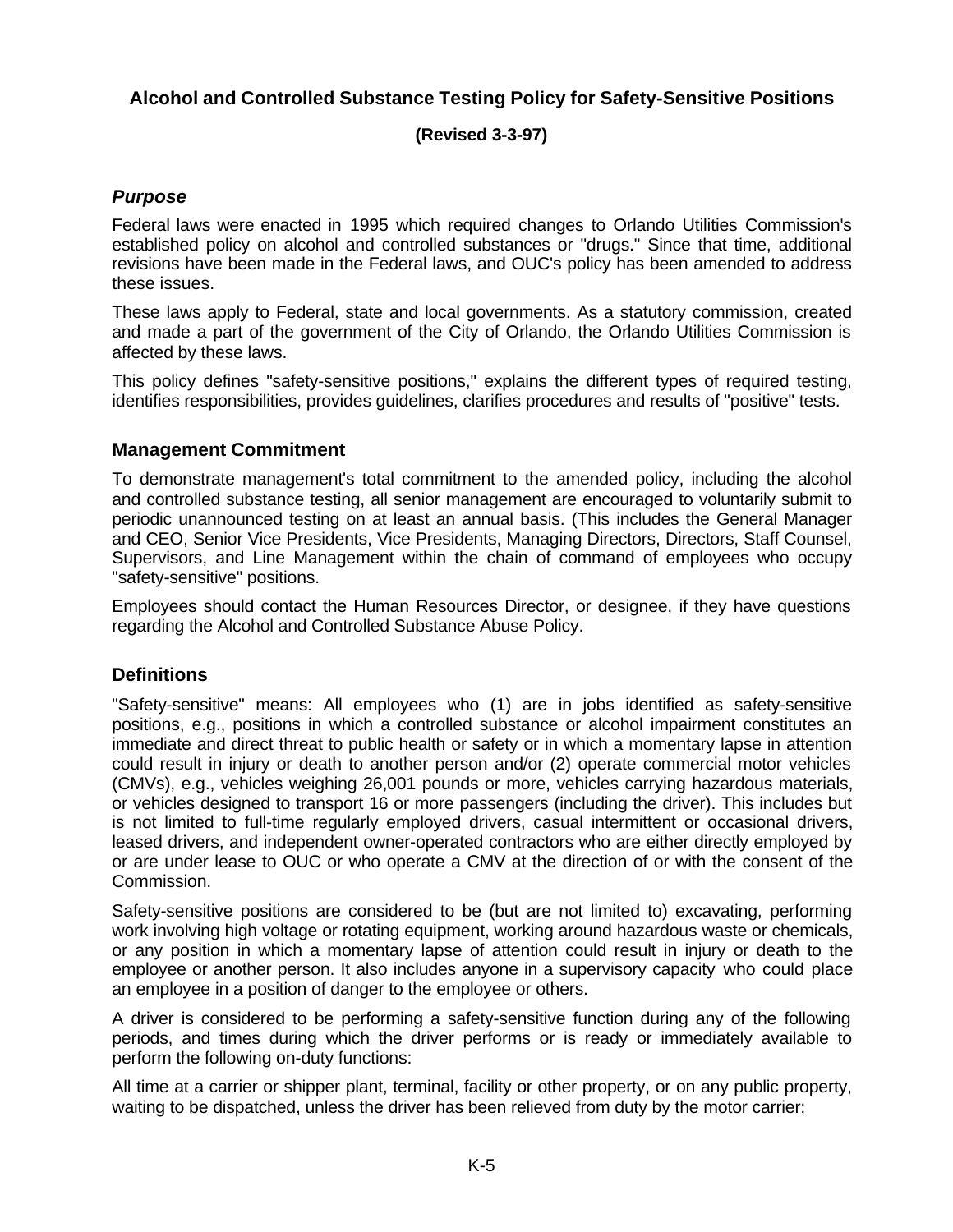All time inspecting equipment or otherwise inspecting, servicing, or conditioning any commercial motor vehicle at any time;

All time, other than driving time, in or upon commercial motor vehicle, except time spent resting in a sleeper berth;

All time loading or unloading a vehicle, supervising, or assisting in loading or unloading, attending a vehicle being loaded or unloaded, remaining in readiness to operate the vehicle, or in giving or receiving receipts for shipments loaded or unloaded;

All time spent performing the driver's requirements relating to accidents; and

All time repairing, attaining assistance, or remaining in attendance upon a disabled vehicle.

All driving time and all time related to the driving of the vehicle;

Employees should check with their supervisor or Human Resources Representative if they have questions regarding whether or not their position is classified as safety-sensitive.

## **Alcohol Misuse Prevention Program**

#### **Definitions**

"Alcohol" means: the intoxication agent in beverage alcohol, ethyl alcohol, or other low molecular weight alcohols including methyl and isopropyl alcohol. Alcohol includes but is not limited to ethyl alcohol (ethanol), distilled spirits, wine, malt beverages, intoxicating liquor, booze, hootch, drink, beer, liquor, moonshine and all liquid medications containing alcohol (i.e., NyQuil 25% Alcohol, Contac Severe Cold Formula Night Strength 25% Alcohol, Comtrex 20%, Listerine 26.9%, etc.)

"Alcohol use" means: the consumption of any beverage, mixture, or preparation, including medication, containing alcohol.

## **Alcohol Use Regulated**

No employee in a safety-sensitive position shall perform safety-sensitive functions within four (4) hours after consuming alcohol.

No safety-sensitive employee shall report for duty or remain on duty requiring the performance of safety-sensitive functions while having an alcohol concentration of 0.0**2** or greater. Safety-Sensitive employees with an alcohol concentration of 0.02 or greater but less than 0.04 are prohibited from performing safety-sensitive functions until the start of the safety-sensitive employee's next regularly-scheduled duty period but not less than twenty-four (24) hours following administration of the test. Any result less than 0.02 alcohol concentration is considered a negative test.

Employees in safety-sensitive positions who have an alcohol concentration of 0.02 or greater shall not report for duty nor remain on duty. Safety-sensitive employees with an alcohol concentration of 0.08 or greater are legally intoxicated and will be terminated for violation of the OUC alcohol policy.

In addition, a refusal to submit to required test(s) is prohibited. The consumption of alcohol within eight (8) hours after an accident or until tested is also prohibited for those employees required to be tested.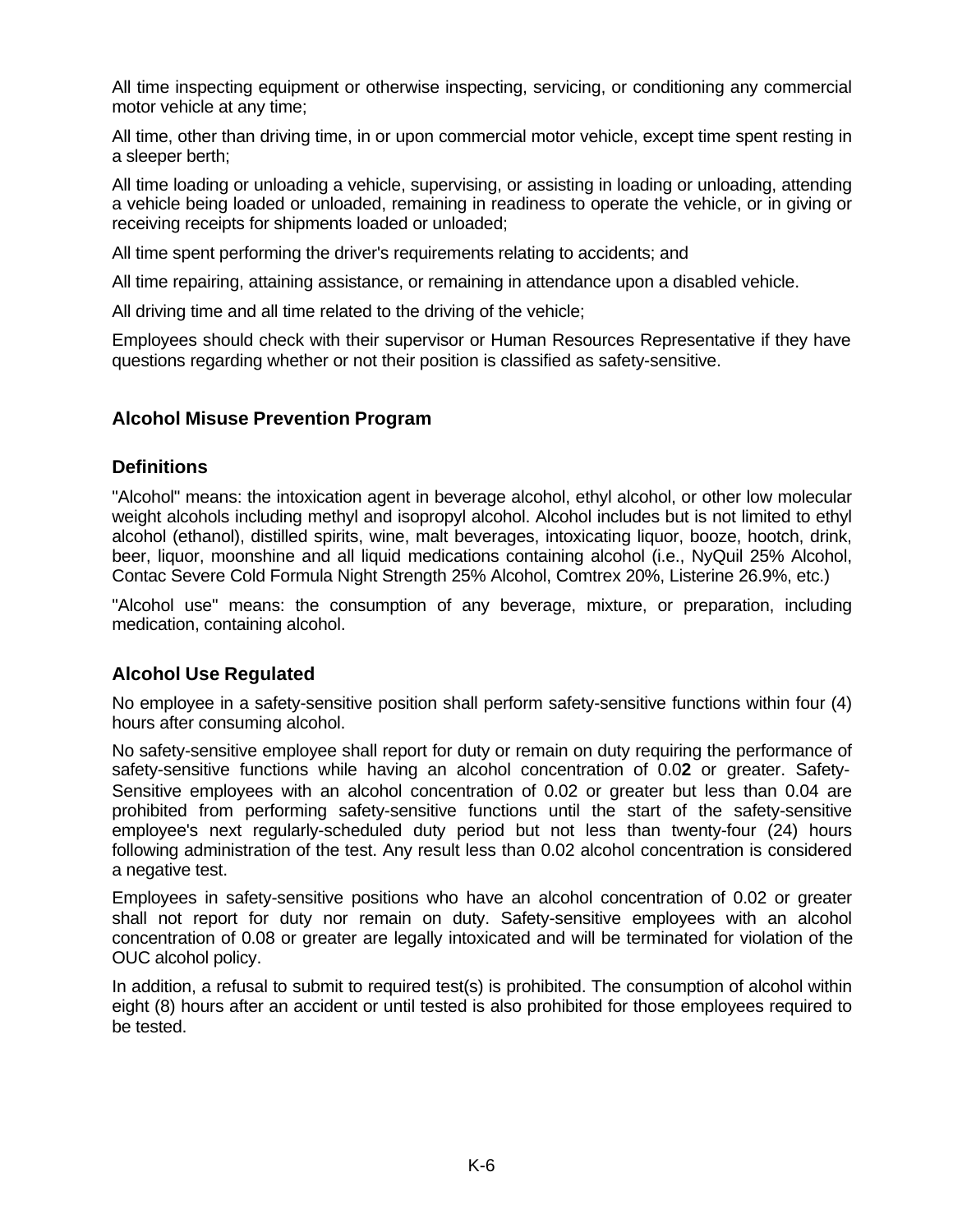## **Alcohol Tests Required**

Pre-employment tests are to be conducted prior to performing safety-sensitive functions.

All employees who transfer to a safety-sensitive position or who may be expected to perform safety-sensitive functions are subject to alcohol testing.

Post-accident tests are to be conducted for those whose performance could have contributed to an incident/accident.

Reasonable suspicion tests are to be conducted when a trained supervisor or company official observes behavior or an appearance characteristic of alcohol misuse.

Periodic tests are to be conducted for safety-sensitive functions on an unannounced basis prior to individual notification, at least once per year.

Random tests are to be conducted on an unannounced basis at an adjustable performance based rate, just before, during or just after performance of safety-sensitive functions.

Return-to-duty and follow-up tests are to be conducted after evaluation or any necessary rehabilitation. A minimum of six (6) follow-up tests are required in the first twelve (12) months. Return-to-duty testing is administered after engaging in prohibited conduct regarding alcohol misuse.

#### **Alcohol Testing Guidelines**

Pre-Employment Testing - All applicants selected for employment with OUC will receive a preemployment physical examination that includes an alcohol/controlled substance test pursuant to the guidelines set forth in OUC's Alcohol and Controlled Substance Abuse Policy.

Post Accident Testing (Applies to safety-sensitive and CMV positions) - Employees performing safety-sensitive functions will be tested for alcohol use as soon as practical following an accident or incident. Accident and incident are defined as chance events or occurrences arising from unknown cause(s) or unfortunate event(s) resulting from carelessness, unawareness or a combination of causes or negligence. The test need not be confined to the substance involved in the violation (alcohol and/or controlled substances) when either a fatality, or bodily injury to a person is involved, or when one or more vehicles incur disabling damage that requires the vehicle to be moved away from the scene and results in the issuance of a citation. In such cases, the employee must be tested for both alcohol and controlled substances.

If the employee in the safety-sensitive position has not been tested for alcohol within two (2) hours, the employee's supervisor shall prepare a record and forward it to Human Resources where it will be retained. The record shall state the reason a test was not promptly administered. In the event the supervisor is unable to do this, Human Resources is to be notified and at that point Human Resources shall prepare a record and retain the file.

If the safety-sensitive employee is not tested for alcohol within eight (8) hours following the accident, the employer will cease trying to conduct the alcohol test and the employee's supervisor shall prepare a report stating the reason the alcohol test was not performed. If a blood alcohol test could have been performed, the supervisor will record the name and address of the facility where the blood alcohol test could have been performed.

If the safety-sensitive employee has not been tested for drugs within thirty-two (32) hours, no test will be conducted and a record must be prepared and maintained stating the reason a test was not promptly administered.

A safety-sensitive employee subject to post-accident testing must remain available and if not available may be deemed to have refused to submit to testing.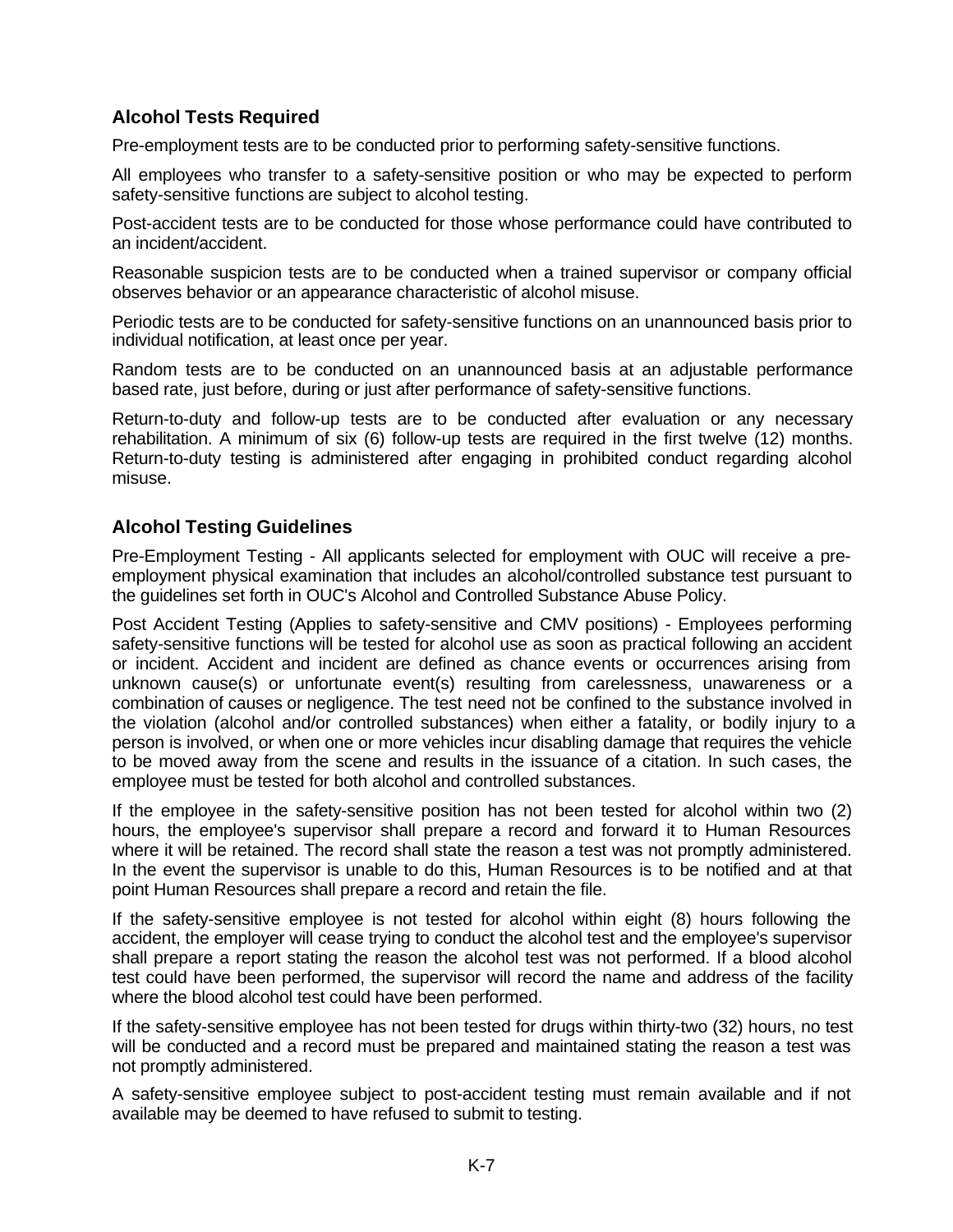A safety-sensitive employee subject to post-accident testing must refrain from consuming alcohol for eight (8) hours following the accident or until he/she submits to an alcohol test whichever first occurs.

Appropriate medical attention will not be delayed in order to meet the above requirements, nor is a person in a safety-sensitive position prohibited from leaving the accident area temporarily to obtain assistance or emergency medical care.

Reasonable Suspicion Testing - Reasonable suspicion for violations of the prohibitions concerning alcohol and controlled substances is based on a trained supervisor's or company official's observations regarding specific, contemporaneous, articulable observations concerning appearance, behavior, speech or body odors of the driver. The employee, under these circumstances, should be observed by two trained supervisors or two company officials or any combination of two thereof, when possible.

Reasonable Suspicion Alcohol Testing - If a reasonable suspicion alcohol test is not administered within two (2) hours following the observations, the Supervisor shall prepare a record stating the reason a test was not promptly administered and forward it to Human Resources where it will be retained.

If the test is not administered within eight hours, no test will be conducted and a record must be prepared and sent to Human Resources stating the reason a test was not promptly administered.

If a blood alcohol test could have been performed, the supervisor will record the name and address of the facility where the blood alcohol test could have been administered.

A driver must not perform a safety-sensitive function until:

- an alcohol test is administered and the driver's alcohol concentration measures less than 0.02, and/or
- twenty-four (24) hours have elapsed following the determination of reasonable suspicion.

Reasonable Suspicion Controlled Substance Testing - Documentation of the driver's conduct must be prepared and signed by the witness within twenty-four (24) hours of the observed behavior or before the results of the controlled substance test are released, whichever is earlier.

Periodic Alcohol and Controlled Substance Testing - Employee(s) who work in safety-sensitive positions have the potential of being tested for controlled substances at least once a year.

Dates and times for periodic testing will be unannounced prior to individual notification. When notified, specific employees will proceed immediately to a designated collection site. This will be at a facility authorized by OUC.

Random Alcohol and Controlled Substance Testing - In addition to periodic testing, employees who work in safety-sensitive positions may be selected at random for alcohol and/or controlled substances testing.

Dates and times for random testing will be unannounced prior to individual notification. When notified, specific employees will proceed immediately to a designated collection site. This will be at a facility authorized by OUC.

Random alcohol testing will be conducted just before, during, or just after employee's performing the safety-sensitive function.

Random controlled substance testing will be conducted at any time during the employee's onduty time.

Employees who are directed to submit to an alcohol or controlled substance test under these policies and refuse or fail to do so, when and as directed, will be subject to immediate termination.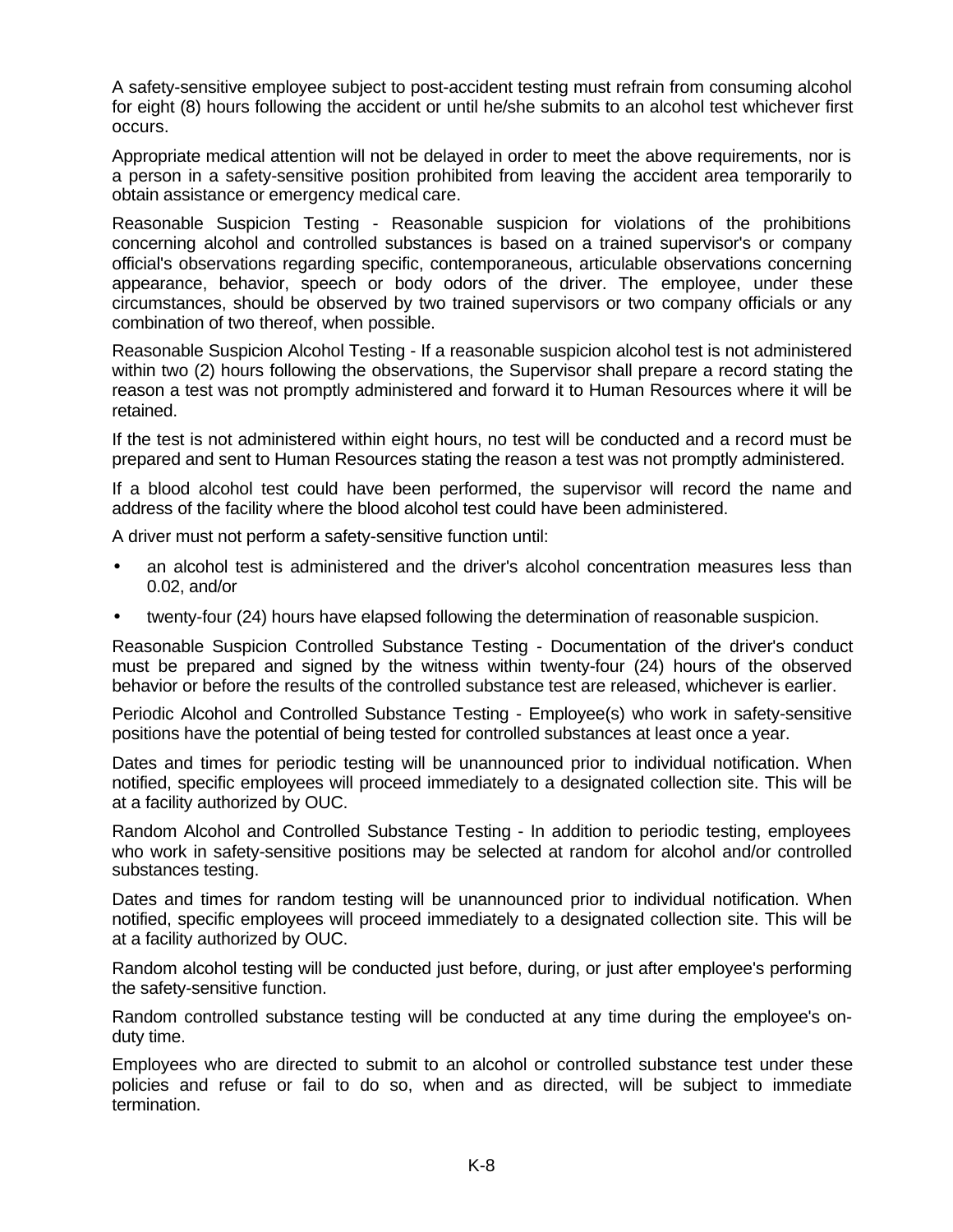Return-to-Duty Testing - Should any employee (including employees in safety-sensitive positions) voluntarily seek assistance through the Employee Assistance Program prior to a violation of any OUC alcohol or controlled substance abuse policy and the employee satisfactorily completes the prescribed Employee Assistance Program and returns to work, the employee shall submit to a return-to-duty alcohol and controlled substance test before performing his or her duties. The Employee Assistance Program may not, however, be used by employee(s) to avoid application of Positive Direction or possible termination if a major or serious violation or continued poor conduct, attendance, or performance would warrant such action. Further, prior to any safety-sensitive employee returning to duty requiring performance of a safety-sensitive function after engaging in prohibited conduct concerning alcohol and/or controlled substance, the driver shall undergo a return-to-work test for alcohol and controlled substances.

The test results for alcohol must indicate a breath alcohol concentration of less than 0.02 and a negative result of controlled substances.

After returning to work under the above conditions, employees shall be subject to unannounced follow-up testing. A minimum of six (6) tests will be conducted over a twelve (12) month period following return to work.

A positive alcohol test of a concentration of 0.02 or more will result in termination. A positive confirmation for prohibited controlled substance will result in termination.

#### **Alcohol Test Methodology**

Breath alcohol tests will be conducted by certified technicians utilizing designated specific evidential breath testing devices.

The breath alcohol technician who conducts the testing will explain the testing procedure to the employee and ask the employee to sign a certification verifying identity, reason for the test and release of information to OUC. Refusal by the employee to sign the certification shall be regarded as a refusal to take the test, resulting in termination.

Employees who do not provide enough breath to be tested are considered to have failed the test.

If test results are negative or less than 0.02, the breath technician will certify the results and ask the employee to sign the certification accordingly. The technician will then notify the employer in a confidential manner.

If the test results are 0.02 or greater, a confirmation test must be conducted. In the event the screening and confirmation test results are not identical, the confirmation test result is deemed to be the final result upon which any action will be based.

The breath technician will certify final results and ask the employee to sign the certification. Results will be transmitted to the employer in a confidential manner.

Employees with an alcohol concentration of 0.02 or greater shall not report for duty nor remain on duty. Employees with an alcohol concentration of 0.04 or greater shall be evaluated by a professional within the Employee Assistance Program prior to participating in a return-to-work test for alcohol. Employees with an alcohol concentration of 0.08 or greater are legally intoxicated and will be terminated for violation of the OUC Alcohol and **C**ontrolled **S**ubstance **A**buse **P**olicy.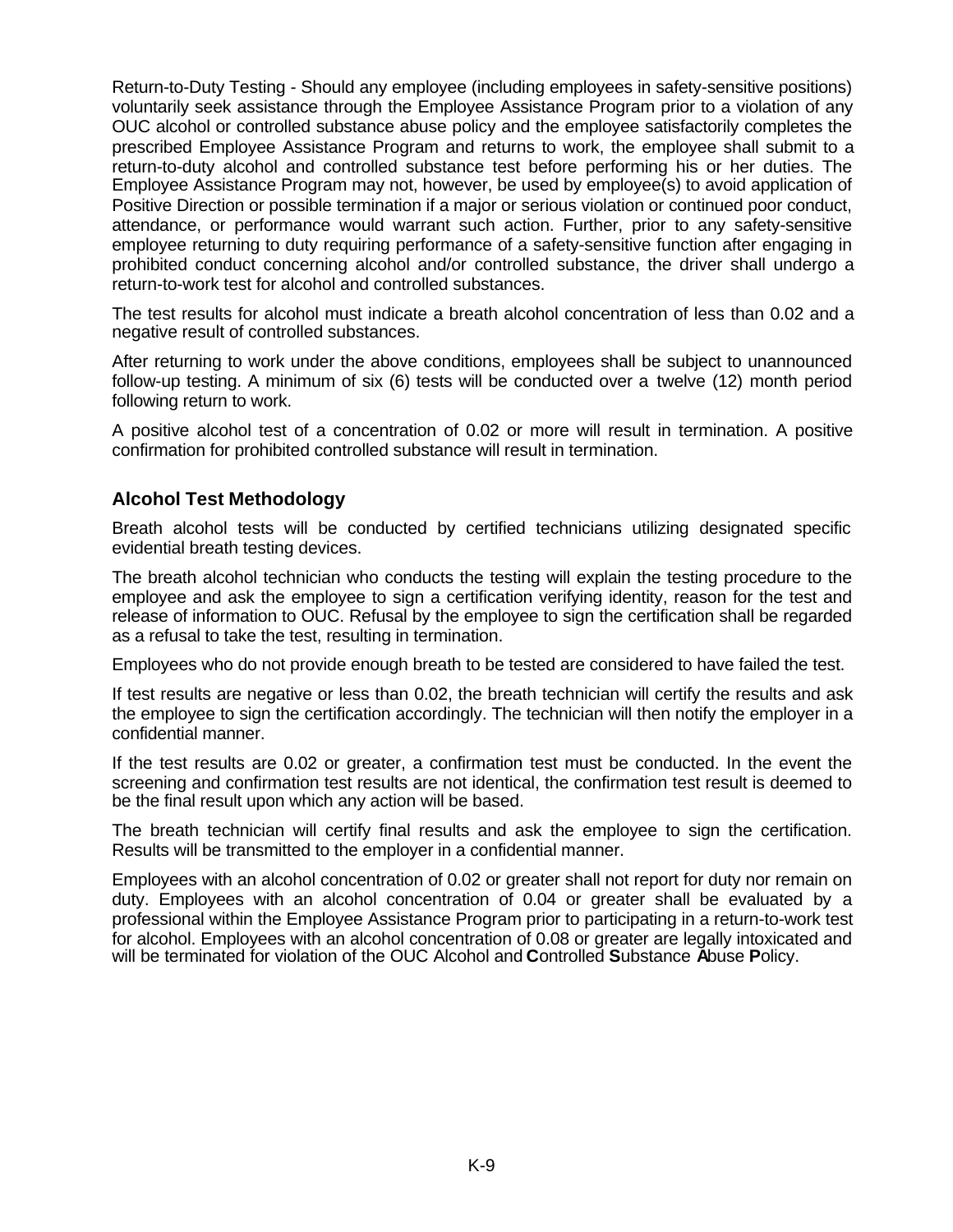# **Initial Action Following Positive Alcohol Test Result(s)**

Employees who test positive for alcohol or otherwise violate the alcohol standards must be relieved immediately from safety-sensitive-related duties and cannot resume those duties.

Employees who test 0.02 or greater but less than 0.04 for alcohol are not deemed to be in violation of the prohibitions, but must be removed from safety-sensitive duties for a minimum of 24 hours or until a re-test shows that the alcohol concentration is less than 0.02.

See section titled "Consequences of Test Results" which follows.

## **Controlled Substance Prevention Program**

Controlled Substance Use Regulated

Employees and drivers are prohibited from any unauthorized use of control substances.

# **Definition**

"Controlled Substance" includes, but is not limited to:

- Cannabinoids Marijuana, Hashish, Mary-Jane, Grass, Reefer, Pot, Dope, THC Metabolite, Marinol, Dronabinol, TEC, etc.
- Cocaine Cocaine, Crack, Blow, Nose Candy, Toot, Snow, Cocaine HCI Topical Solution (Roxanne), etc.
- Amphetamines Bennies, White Crosses, Black Beauties, Crystal, Speed, Uppers, Crank, Obetrol, Biphetamine, Desoxyn, Dexedrine, Didrex, etc.
- Phencyclidine PCP, Angel Dust, etc.
- Opiates Heroin, Horse, Smack, Powder, Paregoric, Parepectolin, Donnegel PG, Morphine, Tylenol with Codeine, Empirin with Codeine, APAP with Codeine, Aspirin with Codeine, Robitussin AC, Guiatuss AC, Novahistine DH, Novahistine Expectorant, Dilaudid (Hydromorphones) M-S Contin, Roxanol (Morphine Sulfate, Percodan, Vicodin, etc.)
- Methaqualone Ludes, Qualude, Optimil, Parest, Somnafac, Sopor 714, etc.
- Barbiturates Barbs, Rainbows, Downers, Goofballs, Reds, Yellows, Blues, Phenobarbital, Tuinal, Amytal, Nembutal, Seconal, Lotusare, Fiorinal, Fioricet, Esgic, Butisol, Mebaral Butabarbital, Butabital, Phrenicin, Triad, Rufinal, etc.
- Benzodiazepines Ativan, Azene, Clonopin, Dalmane, Diazpom, Librium, Xanax, Serax, Tranxene, Valium, Verstran, Hacion, Paxipam, Restoril, Centrax, etc.
- Methadone Dolophine, Methadose, etc.
- Propoxyphene Darvocet, Darvon N. Dolene, etc.

## **Controlled Substances Tests Required**

The same tests for Alcohol Misuse Prevention are applicable to the controlled substance methodology except where specified below:

Post-Accident Testing - If the driver has not submitted to a controlled substance test within thirtytwo (32) hours, the employer shall cease attempts to administer the test, and prepare and maintain a record stating why the test was not conducted.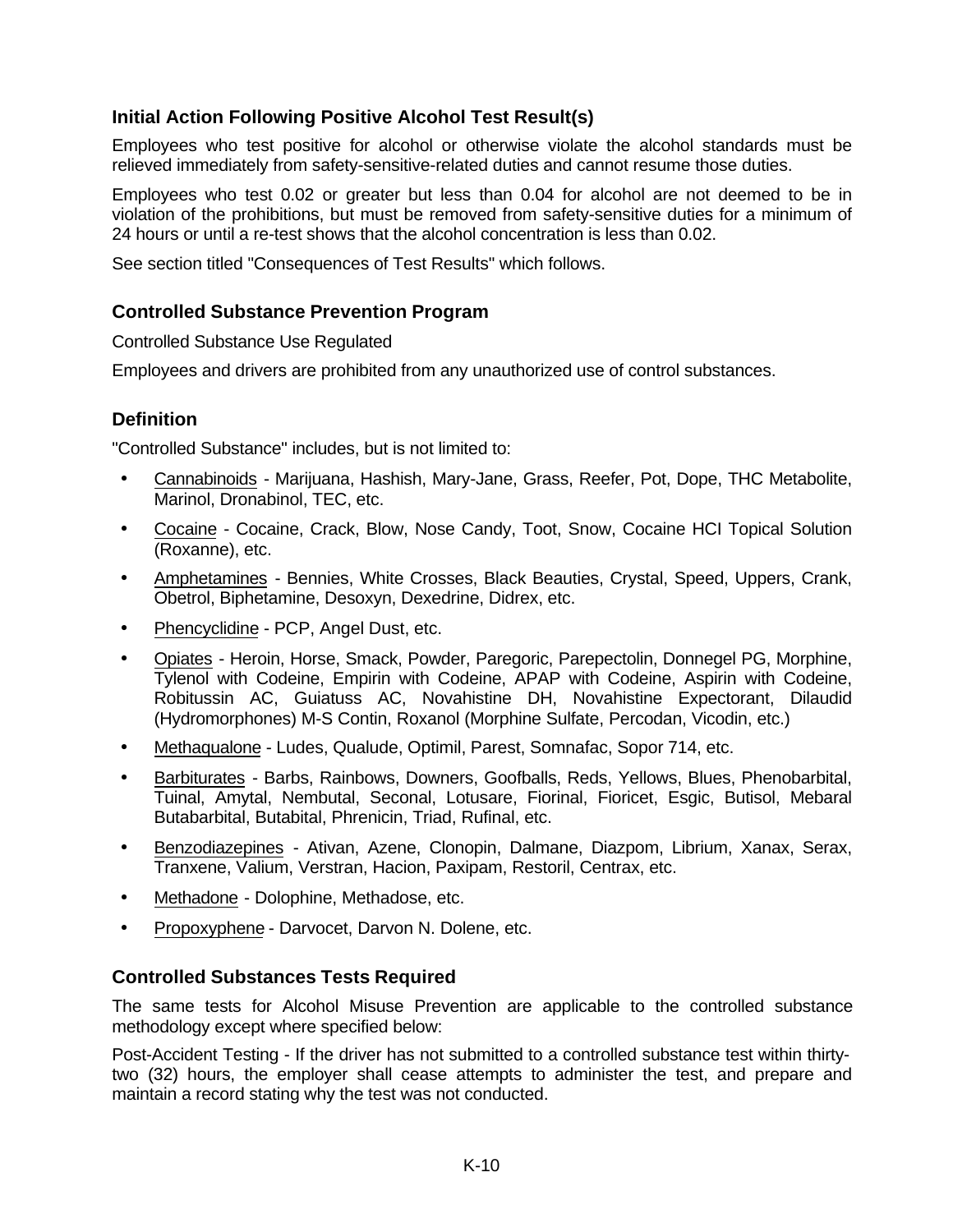A safety-sensitive employee who is subject to post-accident testing must remain available, or the employer may consider the safety-sensitive employee to have refused to submit to testing. The driver subject to post-accident testing must refrain from consuming controlled substances for eight (8) hours following the accident, or until he or she submits to a controlled substance test.

Appropriate medical attention will not be delayed in order to meet the above requirements, nor is a driver prohibited from leaving the scene temporarily to obtain assistance or emergency medical care.

Return to Duty Testing - Although it is the Commission's policy to terminate for a positive test on substance abuse, if a situation arises and an employee is returned to work, the employee will be subject to the return to duty and follow-up testing specified in the alcohol section.

## **Controlled Substance Methodology**

Controlled substance tests will be conducted according to currently approved procedures, which consist of a screening test and a confirmation test if the screening test is positive.

Individuals who are unable to provide an adequate specimen will be allowed to drink up to eight (8) ounces of fluids every thirty (30) minutes during the initial testing period, or a minimum of 40 ounces of fluids within a three hour period. After three hours, if the individual cannot provide the specimen, the individual will be referred for medical evaluation to determine whether the inability to provide a sample is genuine or constitutes a refusal to test.

Failure to provide a specimen is treated as a positive test result. If there is no valid medical reason for the employee not to provide a specimen, the process will be aborted, and the employee's test will be treated as one with a positive result.

Any refusal to test is treated the same as a positive test result.

Positive results of controlled substance tests will be reviewed and verified by the Medical Review Officer (MRO) and communicated directly to the employee for discussion prior to notifying the Director of Human Resources or designee. The MRO will also communicate and discuss negative results directly with a designated management official who in turn will notify the tested employee.

Employees in CMV positions who receive notice of a confirmed positive test of the first sample have seventy-two (72) hours (five working days for employees in safety-sensitive positions) in which to request, through the MRO, a re-test of the split specimen (second bottle) by another certified laboratory.

If no request is received, the results of the first confirmation test will apply and the employee will be subject to termination for violation of the OUC **A**lcohol and **C**ontrolled **S**ubstance **A**buse **P**olicy.

If a request is received for a second test, the MRO shall direct another certified laboratory to conduct the additional analysis. **The employ**ee requesting the re-test must provide the MRO's office with a certified check within the time frame allotted to have the test performed. Failure to provide a certified check will delay the processing and shall result in the acceptance of the initial test results. If the additional analysis of the split specimen fails to reconfirm the presence of the controlled substance(s), or controlled substance metabolite(s) found in the primary specimen, the MRO shall cancel the test and report the cancellation and the reasons for it to the employer and the employee. The Commission will pay the cost incurred as a result of this Negative test.